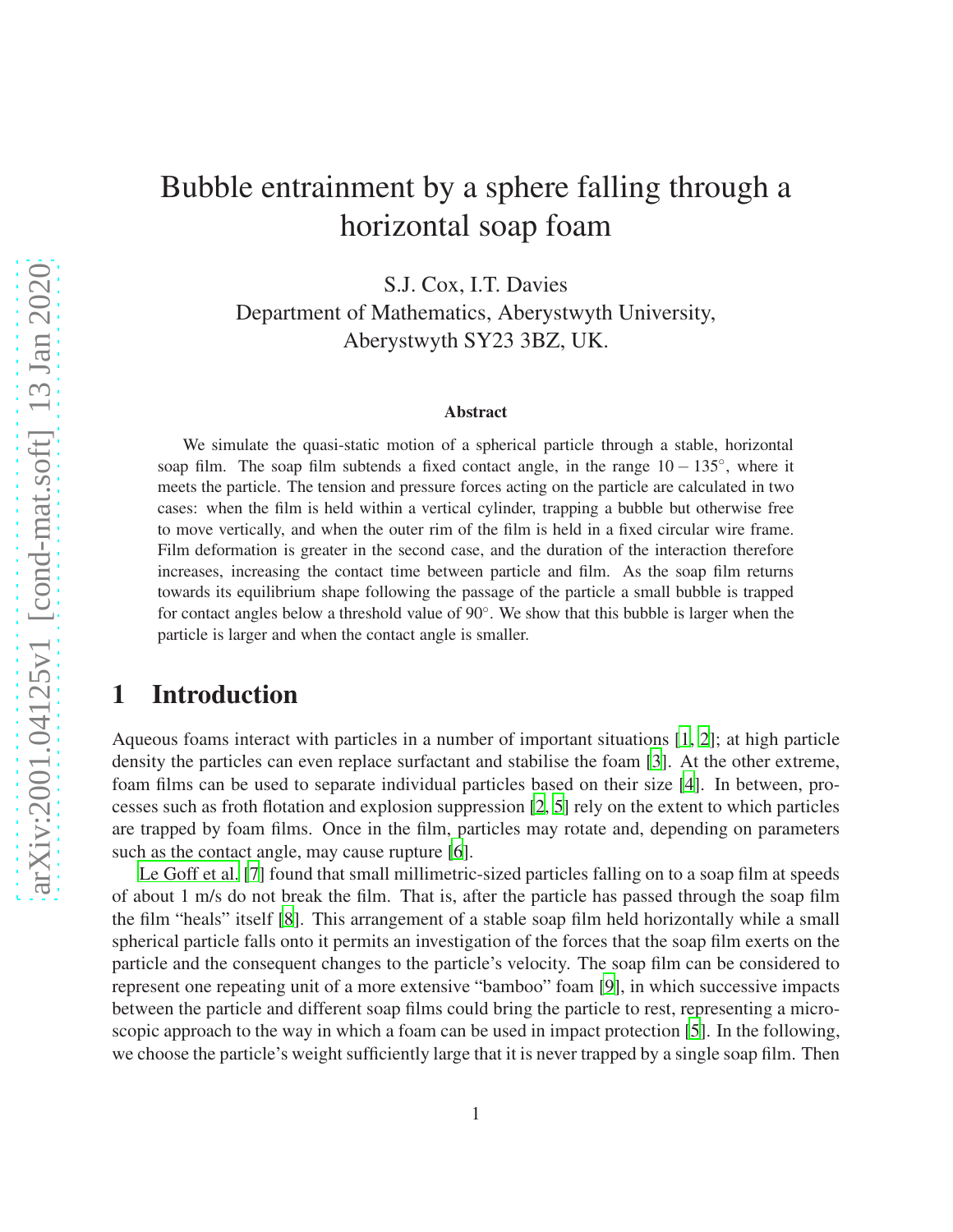the film is pulled into a catenoid-like shape as it is stretched by the particle, until, similar to the usual catenoid instability [\[10](#page-11-5)], the neck collapses and the soap film returns to its horizontal state.

We will show that the forces exerted on the particle depend strongly on the contact angle along the triple line (Plateau border) where the liquid, gas and solid particle meet. In an experiment this contact angle could be adjusted by coating the particle [\[11\]](#page-11-6). We allow the contact angle at which the soap film meets the spherical particle to vary: the equilibrium case is a contact angle of  $\theta_c = 90^\circ$  [\[12\]](#page-11-7), in which the sphere is assumed to be coated with a wetting film that allows the soap film to move freely. However, experimental photographs [\[7](#page-11-2), [13](#page-11-8)] show that the soap film wraps around the particle, with a contact angle far from 90°, before forming a catenoid-like neck. This suggests that the particle's motion is faster than the mechanical relaxation of the foam. Here we nonetheless employ quasistatic simulations, and presume that the only effect of the dynamic nature of the experiments is to adjust the contact angle between particle and film. We consider several values of  $\theta_c$  down to 10<sup>°</sup>.

In experiments, the collapse of the catenoidal neck above the particle generates a small bubble [\[7](#page-11-2)], as for the impact of a liquid drop on a liquid surface [\[14,](#page-11-9) [15](#page-11-10)] and the collapse of an isolated soap-film catenoid [\[16](#page-11-11)]. This small bubble was not seen in previous simulations with a 90° contact angle [\[9,](#page-11-4) [12](#page-11-7)]. Our new simulations make clear why this is the case: only with a contact angle smaller than 90° does the film curve around the particle sufficiently before detachment to enclose such a volume of gas.

The particle in our simulations, described below, is a sphere of given radius  $R_s$  and mass m grams, and hence with density  $\rho = m/(4/3\pi R_s^3)$ . It falls, initially under its own weight, towards a film with interfacial tension  $\gamma = 30$ mN/s (so a film tension of 2γ). We consider two cases:

- 1. the soap film is held in a cylinder of radius  $R_{cyl} = 1$ cm and height  $H = 2$ cm. The film encloses a bubble of fixed volume  $0.5H\pi R_{cyl}^2 = 0.5\pi\text{cm}^3$ , i.e. that fills the lower half of the cylinder. In this case both the tension in the film and the pressure in the bubble exert a force on the sphere once it touches the film.
- 2. the soap film is held by a fixed ring of radius  $R_{cyl} = 1$ cm. In this case only the tension in the film exerts a force on the sphere.

The Bond Number is defined as  $Bo = \frac{1}{2}$  $\frac{1}{2} \rho g R_s^2 / \gamma$ . In the simulations in [§3](#page-4-0) we ensure that the Bond number is just greater than one, indicating that gravitational forces should exceed the retarding force due to surface tension. Making the density (and hence the Bond number) smaller would lead to the sphere being trapped by the film, while increasing it would mean that the quasistatic approximation that we employ would be less appropriate. The maximum vertical tension force that the soap film could exert on the sphere to counteract its weight occurs when the film meets the sphere on its equator and pulls vertically upwards; then the film tension multiplied by the sphere circumference is  $4\pi\gamma R_s$ . So, roughly speaking, if the particle density is constant then to pass through the film requires that the particle radius must be greater than  $\sqrt{3\gamma/(\rho g)}$  whereas if the particle mass is constant the condition is  $R_s < mg/(4\pi\gamma)$ .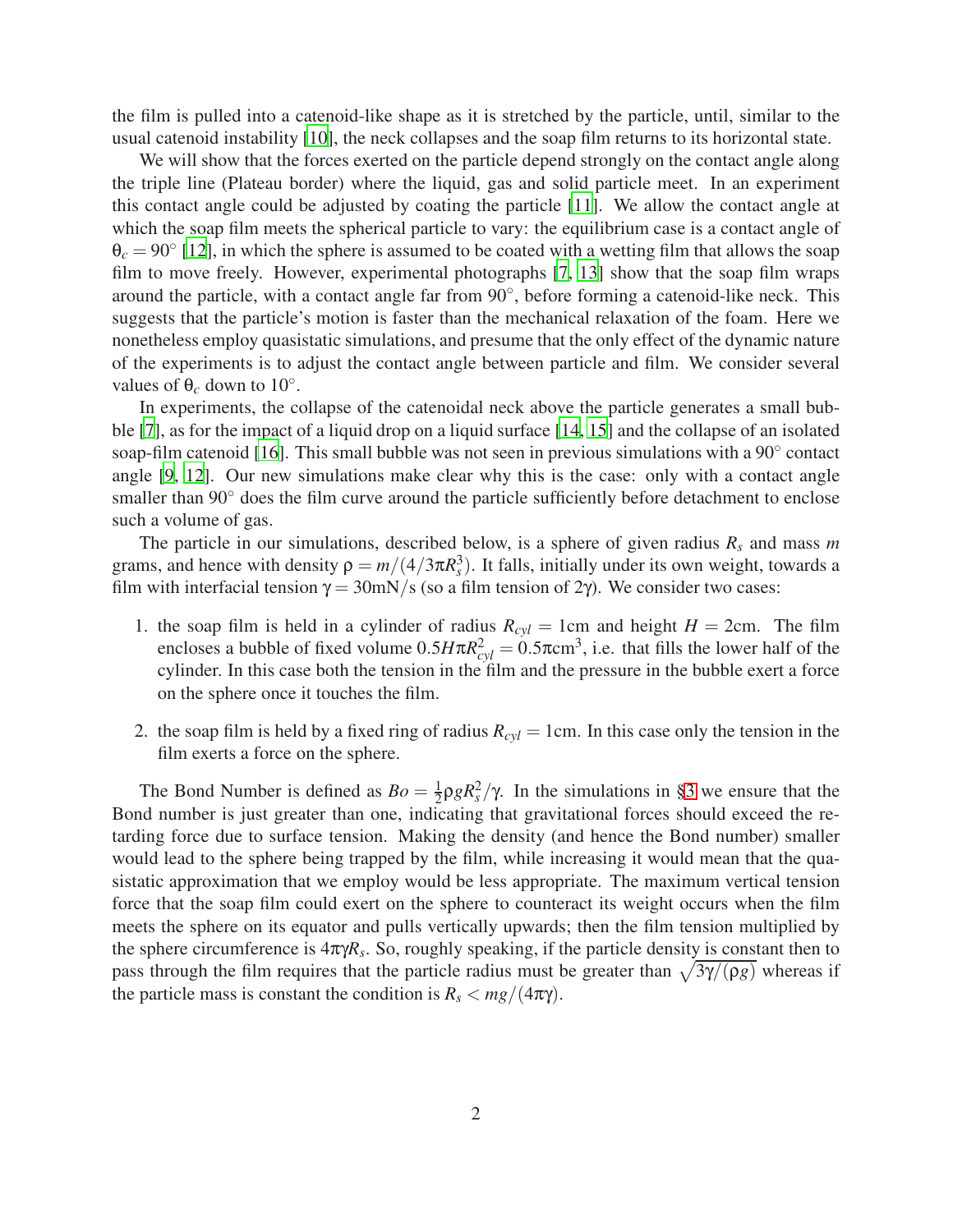

<span id="page-2-0"></span>Figure 1: The axisymmetric structure under consideration, shown in the (*r*,*z*) plane. In case 1 there is a bubble of fixed volume  $V_{bub}$  and the vertex at position  $(R_{cyl}, z_{cf})$  is free to move, while in case 2 there is no volume constraint and the vertex is fixed.

#### 2 Method

#### 2.1 Geometry

We use the Surface Evolver [\[17](#page-11-12)] to compute the shape of the soap film. Since this software gives information about static situations, we assume that the motion is overdamped, and therefore that the sphere and soap film move through a sequence of equilibrium positions determined by the forces acting.

By symmetry the sphere must remain in the centre of the film, so we perform an axisymmetric calculation in the  $(r, z)$  plane. See figure [1.](#page-2-0) The film is represented by a curve whose endpoints touch, respectively, the sphere (or the axis of the cylinder before attachment and after detachment) and the outer cylinder / ring. We discretize the curve into short straight segments of length d*l* and write the energy of the system as

$$
E_{film} = 2\gamma \sum_{segments} 2\pi r \, dl. \tag{1}
$$

We restrict segments to have lengths in the range 0.01 to 0.05 which balance the need for accuracy with short computational time.

To include a contact angle  $\theta_c$  we add a further term to the energy representing a spherical cap of film with tension 2γcosθ*<sup>c</sup>* that covers the lower part of the sphere. This is based on the height *z*<sub>sf</sub> of the film where it meets the sphere:

$$
E_{\theta_c} = 2\gamma \cos \theta_c \cdot 2\pi R_s \left( z_{sf} - (z_s - R_s) \right), \qquad (2)
$$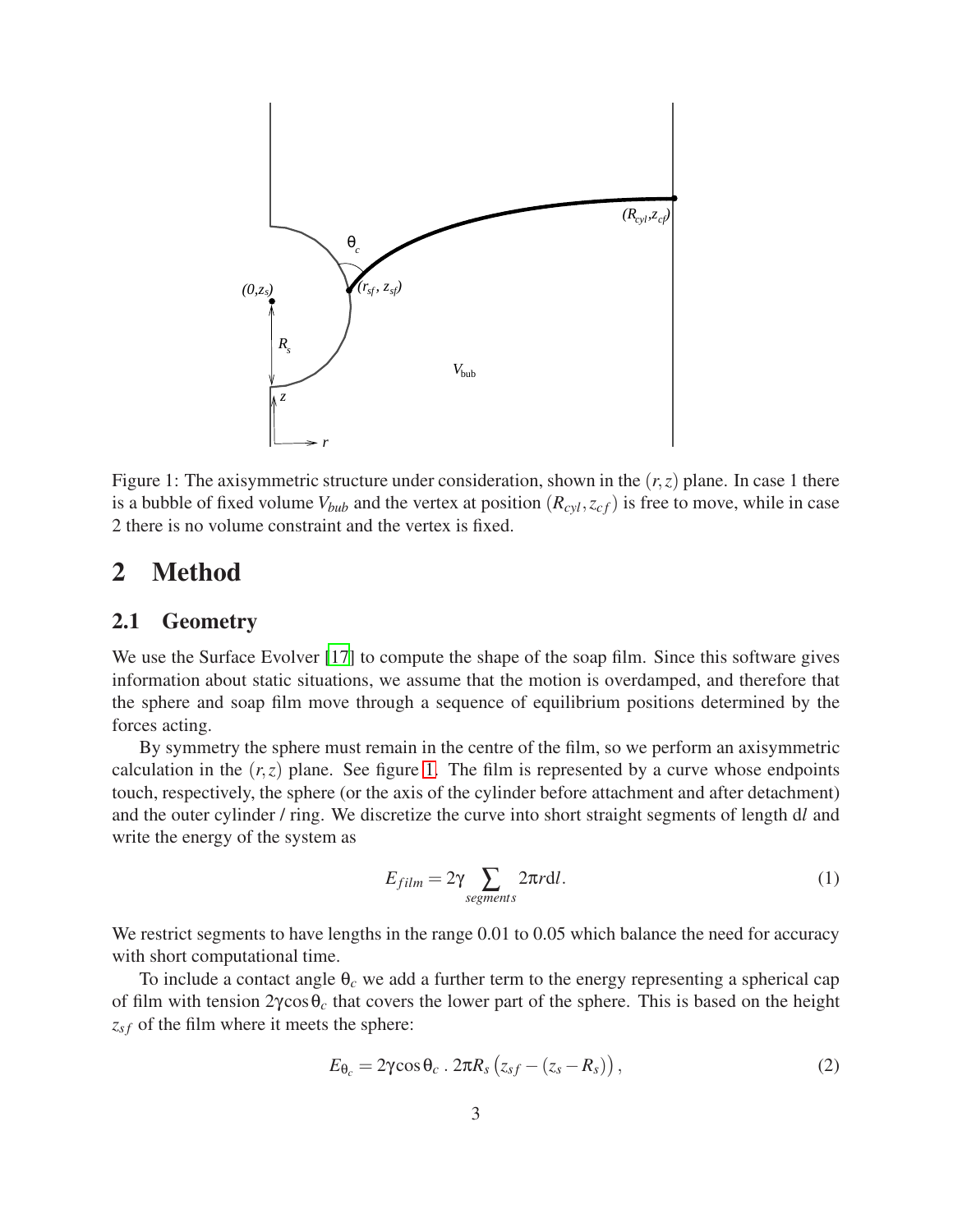where  $z_s$  is the height of the centre of the sphere. This energy is set to zero before attachment and after detachment.

In case 1 we must also account for the volume *Vbub* of the bubble trapped beneath the soap film. We calculate this volume based on the shape of the film and the positions of its endpoints. There are three terms required:

<span id="page-3-0"></span>
$$
V_1 = \sum_{segments} \pi r^2 dz
$$
  
\n
$$
V_2 = \begin{cases} 0 & z_{sf} < z_s - R_s \\ \pi R_s^2 (z_{sf} - z_s) - \frac{\pi}{3} (z_{sf} - z_s)^3 + \frac{2\pi}{3} R_s^3 & z_s - R_s \le z_{sf} \le z_s + R_s \\ \frac{4}{3} \pi R_s^3 & z_{sf} > z_s + R_s \end{cases}
$$
(3)  
\n
$$
V_3 = \pi R_{cyl}^2 z_{cf},
$$

with  $V_{bub} = V_3 - V_2 - V_1$  The first term  $(V_1)$  is the volume of revolution about the *z* axis of the film between its endpoints, and the second term  $(V_2)$  is the volume of the spherical cap below the the point of contact between the film and the sphere. These are both subtracted from the third term (*V*3), which is the total cylindrical volume enclosed by the outer wall of the cylinder beneath the point of contact  $z_{cf}$  between the film and the cylinder wall.

#### 2.2 Forces

We consider two forces in addition to the weight *mg* acting in the negative *z* direction. The tension force  $\underline{F}_{\gamma}$  is due to the pull of the soap film around its circular line of contact with the sphere and the pressure force  $\underline{F}_p$ , which is only relevant in case 1, is due to the pressure in the trapped bubble which acts over the surface of the sphere below the contact line. We are interested only in the vertical component of these forces, since by symmetry the other components cancel.

We define the angle  $\theta$  that the film subtends with the centre of the sphere, tan  $\theta = (z_{sf} - z_s)/r_{sf}$ , and then the *z*−components of the forces are

$$
F_{\gamma} = 2\gamma \cdot 2\pi r_{sf} \cos(\theta - \theta_c) \tag{4}
$$

and

<span id="page-3-1"></span>
$$
F_p = \pi r_{sf}^2 \; p_{bub},\tag{5}
$$

where  $p_{bub}$  is the pressure in the bubble.

#### 2.3 Motion

We perform a quasi-static simulation in which the position of the sphere is held fixed while the equilibrium shape of the film is found, and then the sphere is moved a small distance in the direction of the resultant force. In case 1 the bubble pressure is found from the Lagrange multiplier of the volume constraint, eq. [\(3\)](#page-3-0).

We start the simulation with the sphere above a horizontal film, and move the sphere downwards in steps of  $\Delta z$ <sup>*s*</sup> = −*εmg*, with the small parameter  $\varepsilon$  taken equal to  $1 \times 10^{-5}$  (which we find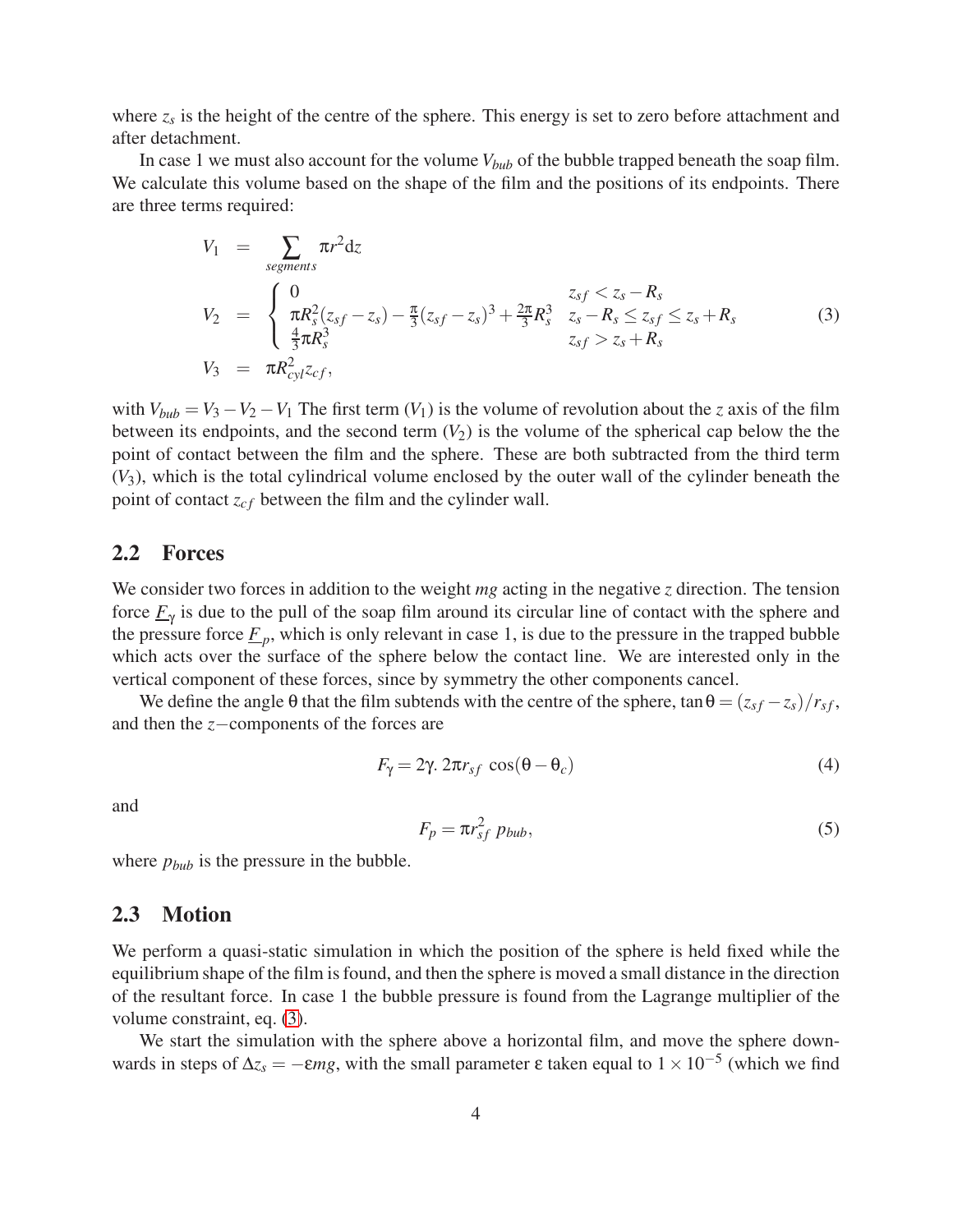

<span id="page-4-1"></span>Figure 2: Film shapes in a frame of reference moving with the sphere, with contact angle  $\theta_c = 10^\circ$ , shown every 100 iterations. (a) Case 1, where a wetting film on the outer cylinder wall allows the film to slip there and hence meet the wall at  $90^\circ$ . (b) Case 2, where the film is fixed at the outer cylinder wall.



<span id="page-4-2"></span>Figure 3: The height of the centre of the sphere under the action of its weight and the forces that the foam exerts on it. The horizontal axis corresponds to time, in units of  $\varepsilon$ . (a) Case 1. (b) Case 2.

is sufficiently small not to change the results), until contact is made. The inner end of the film then jumps to a new position on the sphere and then the change in its vertical position obeys

$$
\Delta z_s = \varepsilon \left( F_\gamma + F_p - mg \right). \tag{6}
$$

Detachment occurs when the film nears the top of the sphere and becomes unstable, at which point it jumps back to being horizontal, and we then end the simulation. Note that ∆*z<sup>s</sup>* is always negative in our simulations, since the weight of the sphere is large enough that it always exceeds the tension force.

### <span id="page-4-0"></span>3 Results

In this section we consider a sphere of radius  $R_s = 0.2$ cm and mass  $m = 0.1$  grams. Then the particle density is  $\rho \approx 3g/cm^3$  and the Bond number is  $Bo \approx 2$ . An example of the shape of the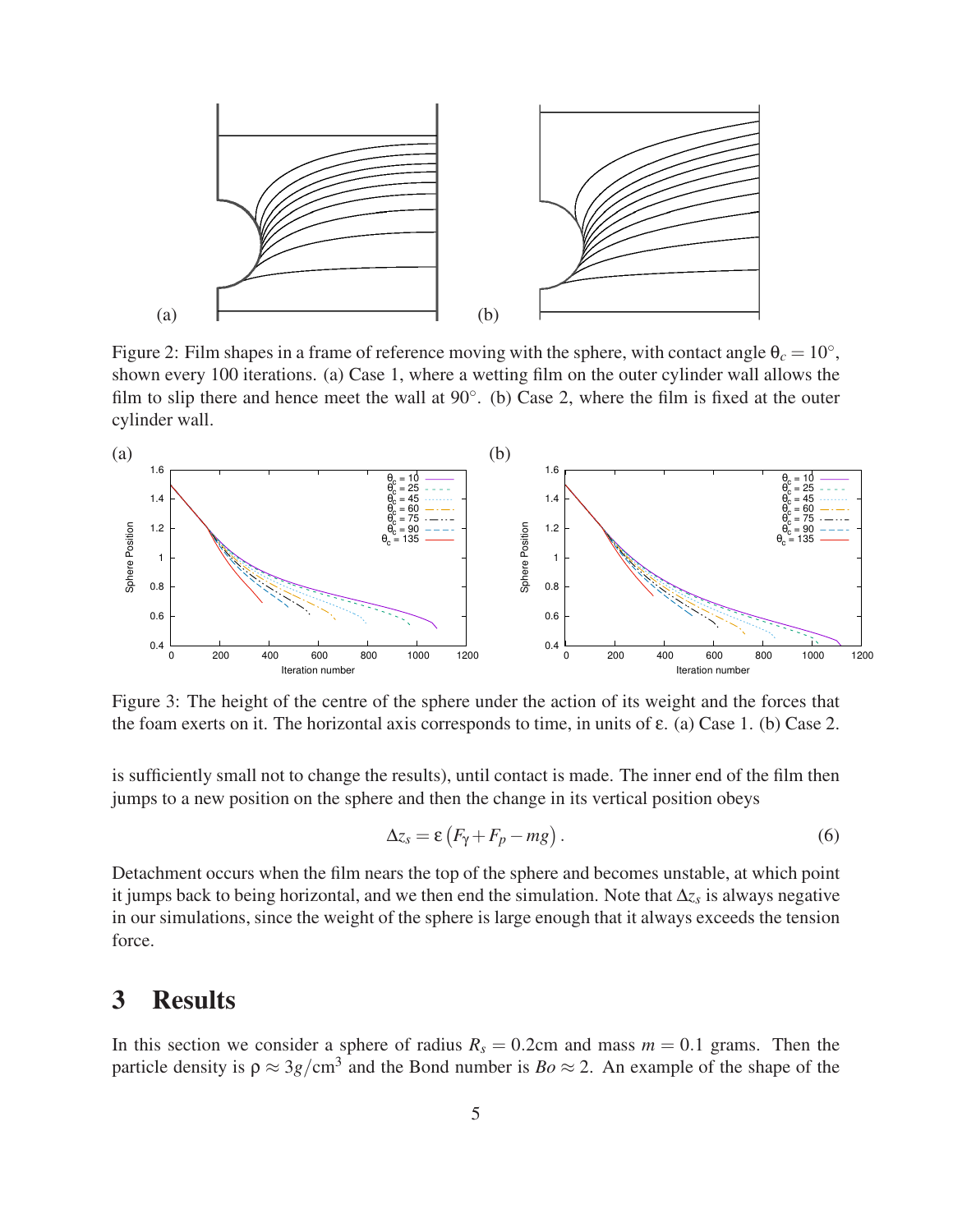film at different times is shown in figure [2.](#page-4-1)

#### 3.1 Sphere position, soap film area, and point of contact

The vertical position of the centre of the sphere is shown in figure [3.](#page-4-2) Before attachment the sphere follows the same path for all contact angles. Following attachment (at an iteration number close to 150) we observe a shallower curve for smaller contact angles, indicating that the forces retard the motion of the sphere to a greater extent when the contact angle is small. When the contact angle is larger, for example with  $\theta_c$  greater than about 45 $\degree$ , the sphere motion is at first accelerated, as the film pulls it downwards. In case 1, the bubble pressure is also negative at first (see figure [7](#page-7-0) below), adding to this effect. For the contact angle of  $\theta_c = 135^\circ$  this significantly reduces the time of interaction before the film detaches from the top of the sphere.

After detachment the slope of each curve returns to the same value as before attachment (data not shown) for all contact angles. In case 2, without a volume constraint, the interaction time (when the film and sphere are in contact) is longer for each value of contact angle compared to case 1, and the sphere descends further before detachment. Hence the overall effect of constraining the volume rather than the outer rim of the film is to retard the sphere.

Detachment occurs *before* the inner end of the soap film reaches the top of the sphere. Instead, there is a sort of "pre-emptive" instability [\[18](#page-11-13)]: the curved soap film becomes unstable, the line of contact jumps upwards, and a new configuration consisting of a flat film above the sphere is reached. This is seen, for example, in the abrupt jump in the surface area of the film, shown in figure [4,](#page-6-0) at the point of detachment.

When the sphere first meets the film the film area is reduced because it contains a circular hole that is filled by the sphere. As the sphere descends further, the film is deformed, in order to obey the volume constraint (in case 1) or the fixed rim at the cylinder wall (in case 2) and to satisfy the contact angle where they meet. This causes the film area to increase, until the film approaches the point of detachment. For a contact angle of 135° (and presumably greater) the area of the film never exceeds its equilibrium value,  $A = \pi R_{cyl}^2$ , indicating that it is not greatly deformed and that detachment occurs quickly. Comparing case  $\dot{1}$  to case 2, for all other contact angles simulated, the film is slightly more deformed when its outer rim is fixed (case 2).

Just as there is a sudden jump during detachment, there is also a jump in the vertical position of the circular line of contact when the film first meets the sphere (figure [5\)](#page-6-1). The contact line rises to a new position to satisfy the contact angle (without, in case 1, violating the volume constraint), to a degree that increases with the contact angle. This end of the film is then pulled down by the sphere, more so for large contact angles, and the decrease is monotonic until detachment, whereupon the film is suddenly released. In case 1, the film returns to a higher position after the sphere has passed, because the volume enclosed beneath the film is augmented by the volume of the sphere.

Fixing the outer rim of the film (case 2) leads to a greater deformation of the film (figure [4\)](#page-6-0) and hence to the film becoming unstable when the line of contact is further from the top of the sphere (figure [5](#page-6-1) insets).

In case 1 the outer rim of the film, where it touches the cylinder wall, behaves slightly differently (data not shown). It at first drops suddenly, i.e. in the opposite sense to the inner contact line, and then increases until the inner contact line approaches the top of the sphere. It then descends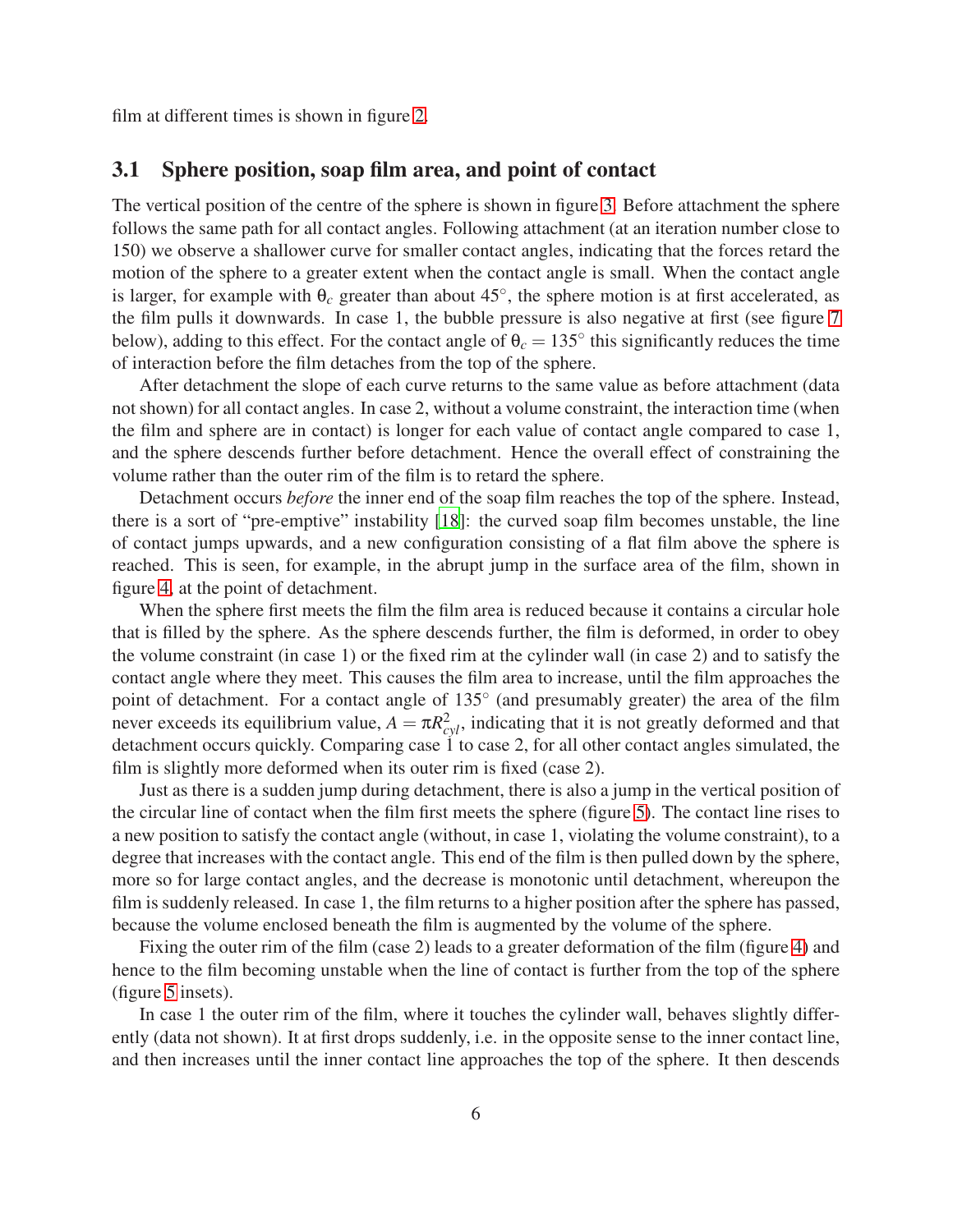

<span id="page-6-0"></span>Figure 4: The area of the soap film as the sphere passes through it. (a) Case 1. (b) Case 2.



<span id="page-6-1"></span>Figure 5: The vertical position  $z_{sf}$  of the line where the film touches the sphere. The inset shows this position relative to the height of the centre of the sphere,  $(z_{sf} - z_s)/R_s$ . (a) Case 1. (b) Case 2.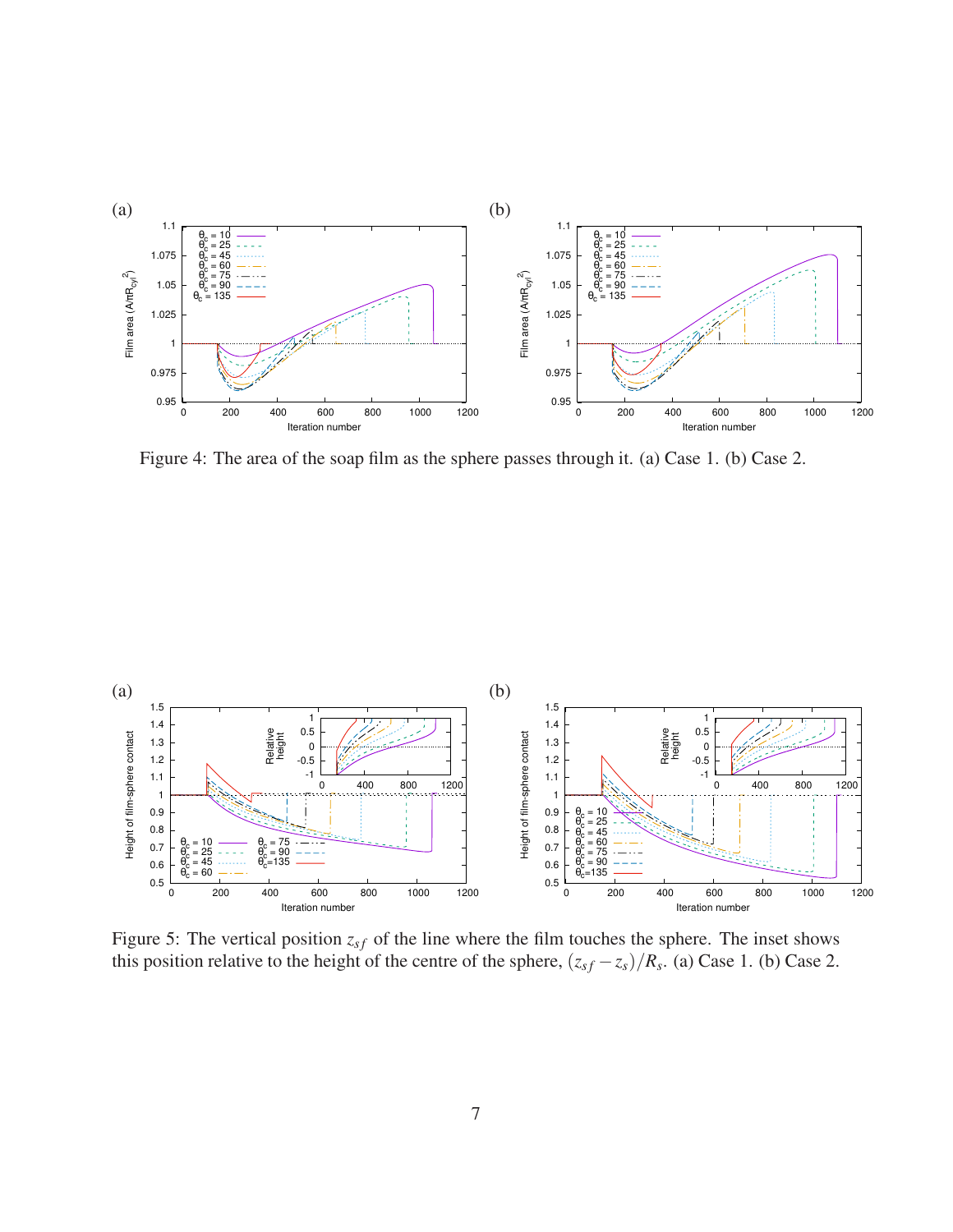

<span id="page-7-1"></span>Figure 6: Tension forces exerted on the sphere, determined by the direction in which the film pulls multiplied by its tension. (a) Case 1. (b) Case 2.



<span id="page-7-0"></span>Figure 7: Pressure forces exerted on the sphere in Case 1.

again before suddenly returning to the same vertical position as the inner contact line when the film detaches and becomes flat.

#### 3.2 Measured forces

We show the forces acting on the sphere in figures [6](#page-7-1) and [7.](#page-7-0) For large contact angles the film pulls the sphere downwards, accelerating its motion. The opposite occurs for small contact angles, and so the time over which the sphere contacts the sphere is extended. Just before the abrupt drop in force at the point of detachment, there is a slight reduction in the tension force as the perimeter of the contact line becomes small, ameliorating the pull from the film.

In case 1, the pressure in the bubble can be either positive or negative, depending on the curvature of the film. The pressure force on the sphere is determined by this pressure multiplied by the vertically-projected area of the sphere over which the bubble touches the sphere, eq. [\(5\)](#page-3-1). The pressure force is much smaller in magnitude than the tension force. For the contact angle of 135° the bubble pressure is large and negative for much of the passage of the sphere, because of the curvature induced by the contact angle, so in this case the pressure force "sucks" the sphere downwards and detachment occurs earlier than in case 2.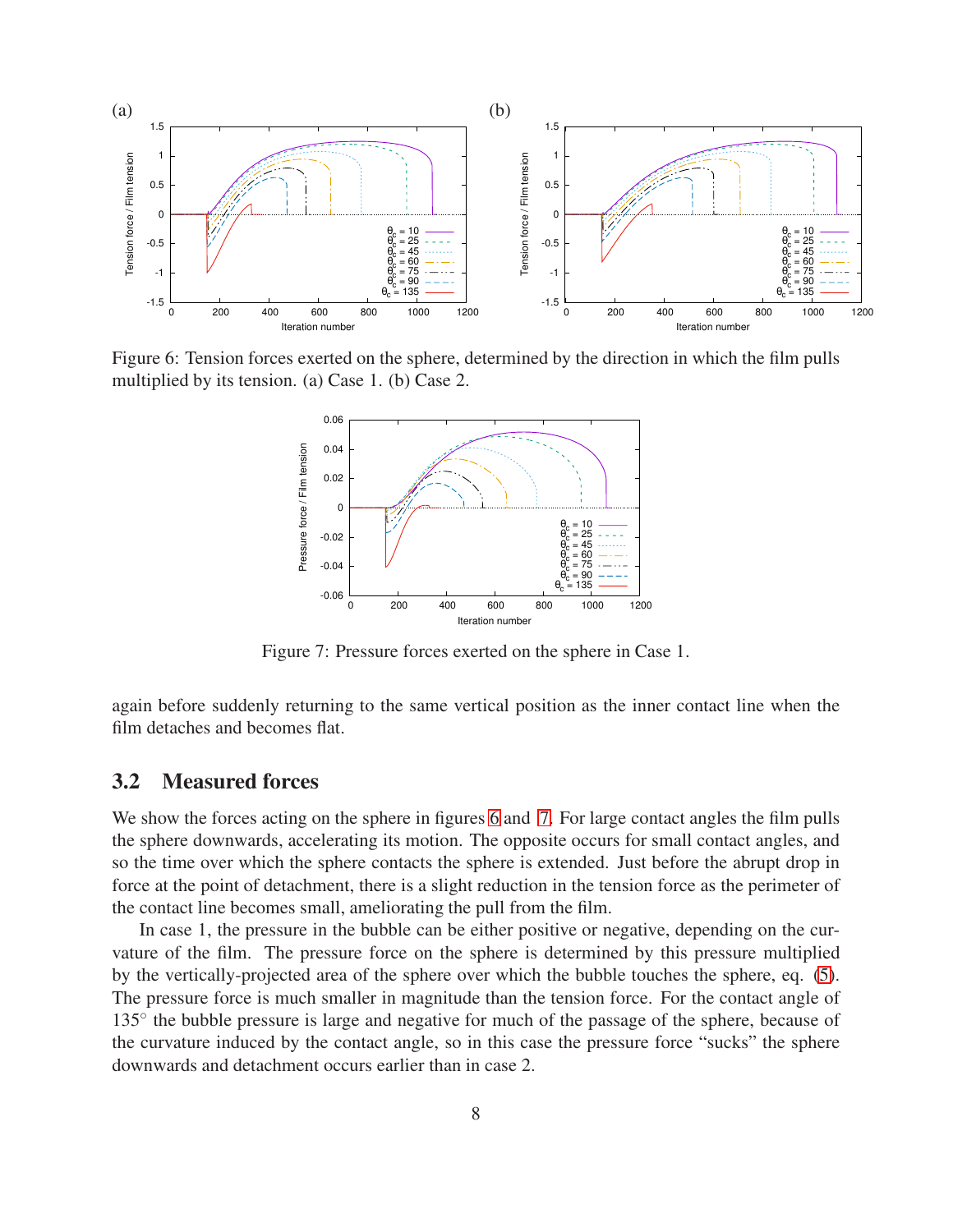For smaller contact angles, for example  $\theta_c = 10^\circ$ , the pressure is always positive, opposing the downward motion of the sphere. Yet it is still the case that detachment occurs sooner in case 1, even though for a given contact position the tension force is similar in both cases. Further, the film becomes unstable at a lower position in case 2. The resolution of this apparent paradox is that when the contact line is at a certain position on the sphere, the sphere is at a different height in the two cases, because of the need to satisfy the different constraints and for the film to meet the sphere at the same contact angle. In particular, before the contact line passes the equator of the sphere ( $z_{sf} < z_{s}$ ), it moves around the sphere more slowly in case 2, while above the equator it moves more quickly (but over a shorter distance).

## 4 Bubble entrainment

Although our quasistatic simulations do not resolve the rapid film motion during detachment, we can gain an idea of the size of the small bubble that is trapped [\[7](#page-11-2)] by examining the shape of the soap film immediately before detachment, as shown in figure [8.](#page-9-0) We calculate the area of the region in the  $(r, z)$  plane that is shaded in the figure, between the soap film and a radial line through the point of the soap film closest to the vertical axis, and rotate this region about the vertical axis to estimate the bubble volume. This is likely to be an underestimate, as the curvature of the film around the catenoidal neck is likely to increase during detachment.

Figure [8](#page-9-0) shows that for small contact angles the bubble size can reach almost  $0.01 \text{cm}^3$ . The limit in which the contact angle tends to zero appears to give a well-defined value for the maximum size of this small satellite bubble. For contact angles of 90 $^{\circ}$  and above there is no bubble because the point on the soap film nearest to the vertical axis is where the film touches the particle.

There is a small effect of the choice of boundary conditions: in case 2, without a pressure force, the bubble is about 30% larger for  $\theta = 10^{\circ}$  (although this difference decreases as the contact angle increases). This is because, as noted above, in case 2 the instability that causes the film to detach occurs earlier, when the line of contact is closer to the equator of the sphere.

In case 1 with a fixed contact angle of  $10<sup>°</sup>$  we varied the size of the spherical particle and again estimated the size of the trapped bubble. For a sphere of a given radius, we must choose between a fixed particle mass (weight) or a fixed particle density. In the former case, the tension force opposing the descent of the particle increases with particle radius, but since the sphere does not increase in weight, it is brought to rest by the soap film once the particle exceeds a critical radius (in our case with  $R_s \approx 0.3$ cm, or  $Bo \approx 3$ ). In the latter case, only when the particle is sufficiently large (in our case with  $R_s$  greater than 0.1cm) does it pass through the soap film. Figure [9](#page-10-4) shows that the size of the bubble that is trapped is the same in both cases. So it is determined by the shape of the soap film only, which in turn arises from the film meeting the sphere, of whatever radius, at the given contact angle. Therefore the size of the trapped bubble increases with sphere size, since the film is more greatly deformed when the sphere is larger.

There is also a small dependence of the size of the trapped bubble on the cylinder size. As the cylinder becomes larger, the sphere descends further before detachment, and so greater film deformation is possible. In addition, the pressure force is reduced in a larger cylinder, so the result should be closer to case 2. Thus, the trapped bubble is slightly larger if the cylinder radius is larger.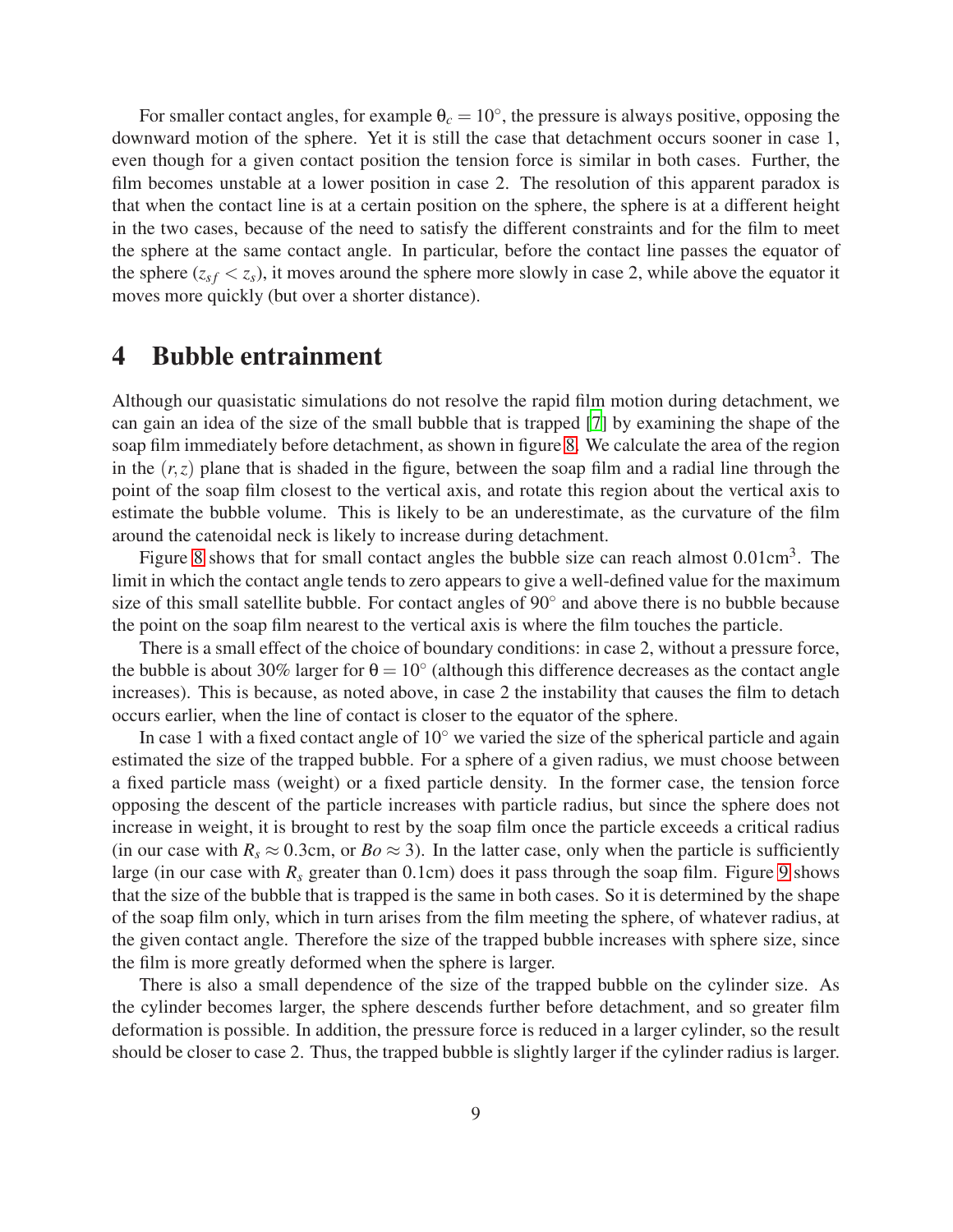

<span id="page-9-0"></span>Figure 8: (a) Close to the contact line between the soap film and the sphere, at the last iteration before detachment, we calculate the shaded area to estimate the volume of the small bubble that is left behind. (b) The bubble volume depends strongly on the contact angle, depends only weakly on whether we consider case 1 or case 2, and vanishes for contact angles greater than 90°.

Figure [9](#page-10-4) also shows the minimim and maximum sphere radius for which the sphere passes through the film, based on the predictions in [§1.](#page-0-0) The lower bound (for constant particle density) is just below the numerical data while the upper bound (for constant particle mass) is about 20% above the upper limit of the data in that case. The bounds are predicated on the soap film pulling vertically upwards around the equator of the sphere, but despite this approximation appear to work well.

To validate our predictions, we compare with the image in Figure 1 of [\[7](#page-11-2)], which shows a sphere of radius 0.16cm falling through a soap film trapping a bubble. (The cylinder radius and sphere mass are not recorded.) The bubble is trapped against the upper part of the sphere, but appears to be roughly hemispherical with radius  $0.08$ cm, and hence a volume of  $0.001$ cm<sup>3</sup>. The data point, shown in figure [9,](#page-10-4) lies close to our prediction.

## 5 Conclusions

We have explained the effect of contact angle on the forces that act on a spherical particle passing through a soap film. The duration of the interaction is determined by the contact angle and also the way in which the film is deformed; for example, with low contact angles the particle moves more slowly, and stays in contact with the soap film for longer. Further, the interaction depends upon the details of the experiment: greater deformation is induced by holding the film in a fixed circular wire frame than in a cylindrical tube, where it traps a bubble but where the outer circumference of the film is not fixed, such as in a soap-film meter [\[13](#page-11-8)]. In the latter case there is an additional force on the particle due to the pressure in the bubble, but this is negligible in determining the dynamics of the system.

Analysing the shape of the soap film just before detachment allows us to predict the size of the small bubble that is formed when a particle passes through a film. The entrapment of this air and the formation of interface could play a role in determining the efficacy of using foams for the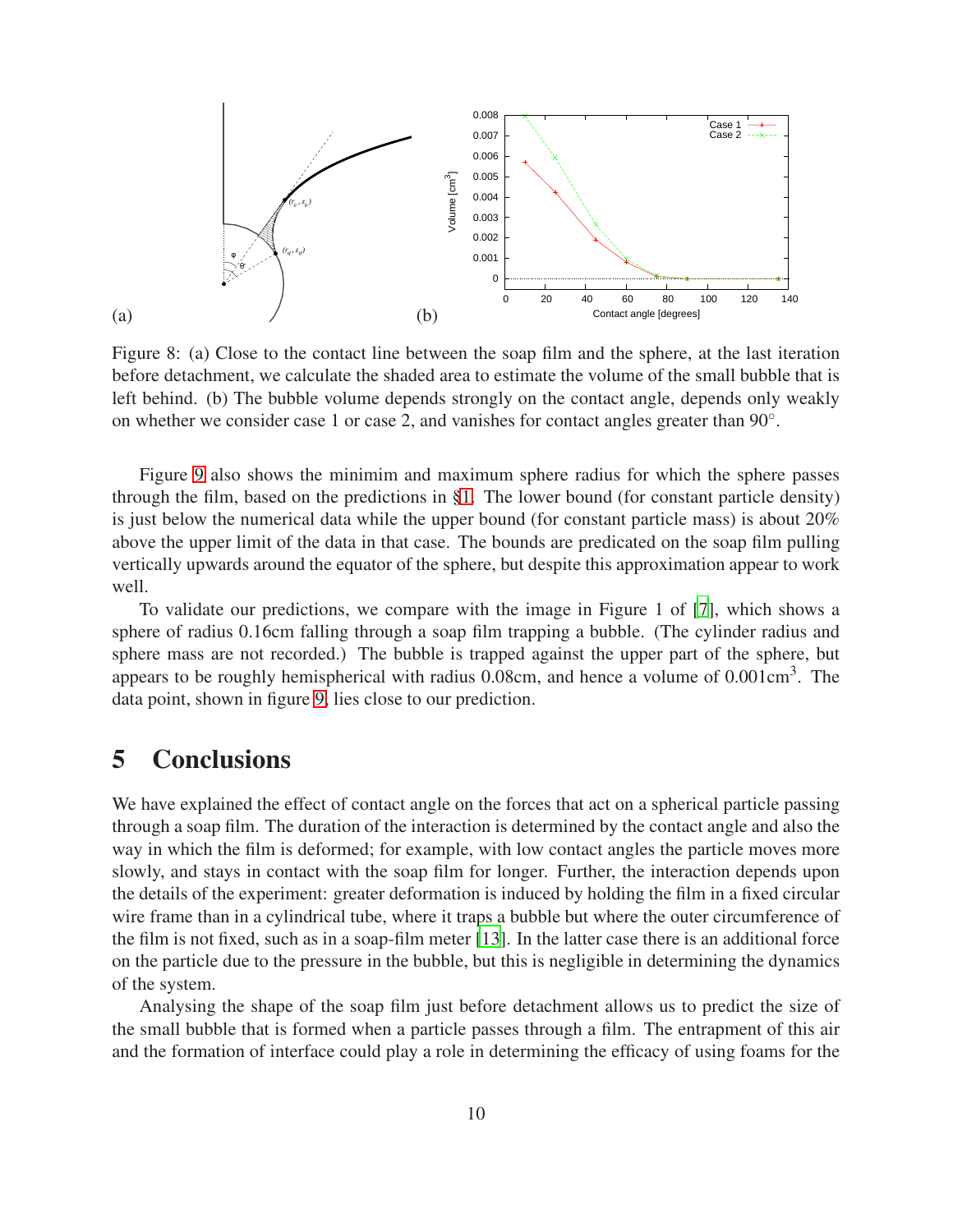

<span id="page-10-4"></span>Figure 9: With contact angle  $\theta_c = 10^\circ$  in case 1, the volume of the bubble that is trapped by the film increases with the size of the particle and (inset) depends weakly on the size of the cylinder containing the soap film. With fixed mass  $m = 0.12g$  only spheres with radius up to  $R_s = 0.25cm$ pass through the film; with constant density  $\rho \approx 6g/cm^3$  only spheres with radius larger than  $R_s =$ 0.10*cm* pass through the film; the size of the trapped bubble is the same in both cases, indicating that it is determined by the geometry of the soap film. The vertical lines indicate the radius bounds estimated at the end of [§1](#page-0-0) and the solid circle is experimental data [\[7\]](#page-11-2).

suppression of explosions. We find that the bubble increases in size as the particle gets larger, and can exceed  $10mm<sup>3</sup>$ .

Extending our predictions to more general cases, such as oblique impact and non-spherical particles [\[6](#page-11-1), [12](#page-11-7)], will require more computationally-intensive three-dimensional simulations.

### Acknowledgements

The late J.F. Davidson inspired us to work on this problem. We are also grateful to C. Raufaste for useful discussions, and to K. Brakke for provision and support of the Surface Evolver software. SJC acknowledges financial support from the UK Engineering and Physical Sciences Research Council (EP/N002326/1).

# References

- <span id="page-10-0"></span>[1] D. Weaire and S. Hutzler. *The Physics of Foams*. Clarendon Press, Oxford, 1999.
- <span id="page-10-1"></span>[2] I. Cantat, S. Cohen-Addad, F. Elias, F. Graner, R. Höhler, O. Pitois, F. Rouyer, and A. Saint-Jalmes. *Foams - structure and dynamics*. OUP, Oxford, 2013.
- <span id="page-10-2"></span>[3] B.P. Binks and R. Murakami. Phase inversion of particle-stabilized materials from foams to dry water. *Nature Mat.*, 5:865–869, 2006.
- <span id="page-10-3"></span>[4] B.B. Stogin, L. Gockowski, H. Feldstein, H. Claure, J. Wang, and T.-S. Wong. Free-standing liquid membranes as unusual particle separators. *Science Advances*, 4:eaat3276, 2018.